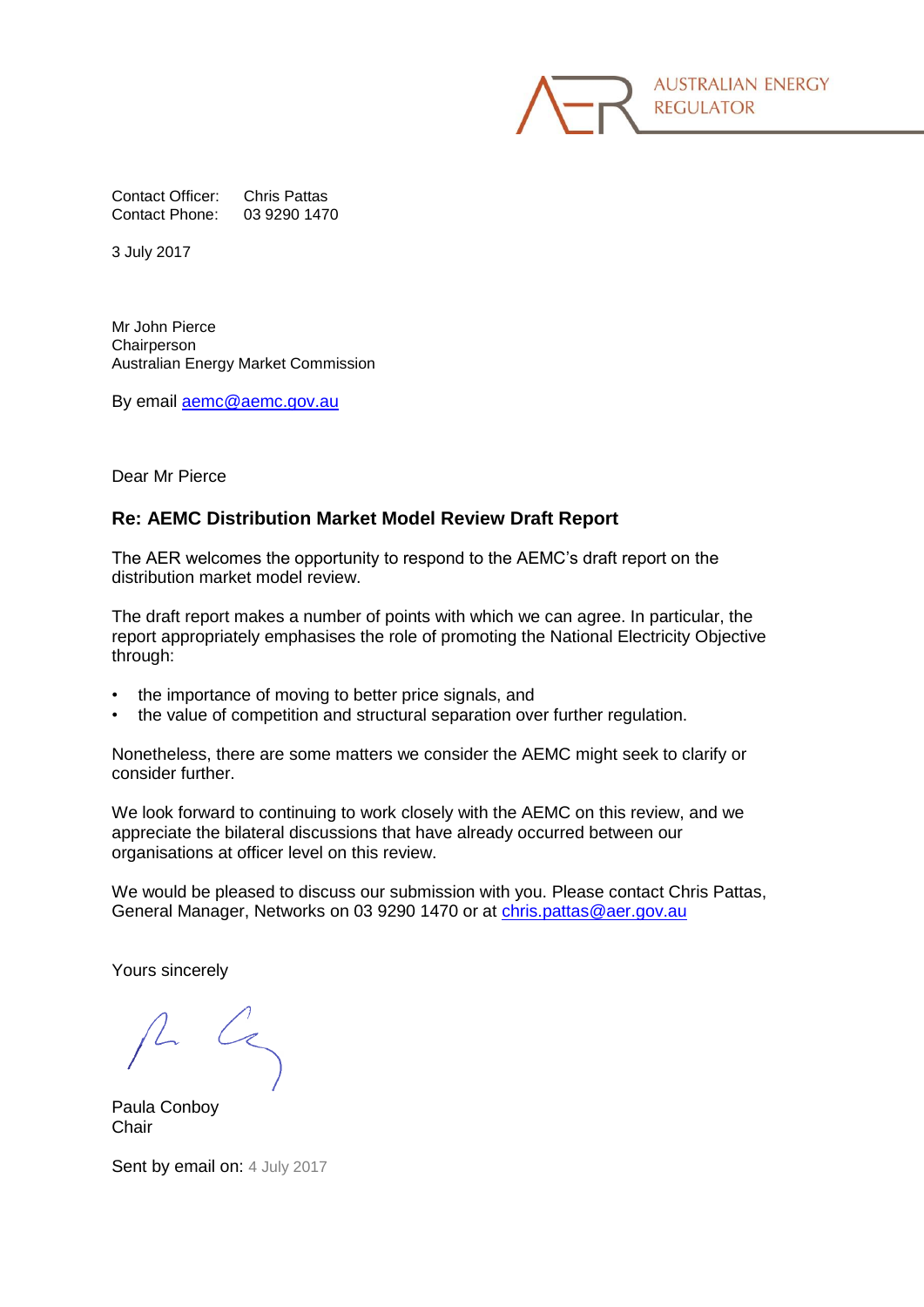

# **Distribution market model review**

## **AER submission on Australian Energy Market Commission draft report**

July 2017

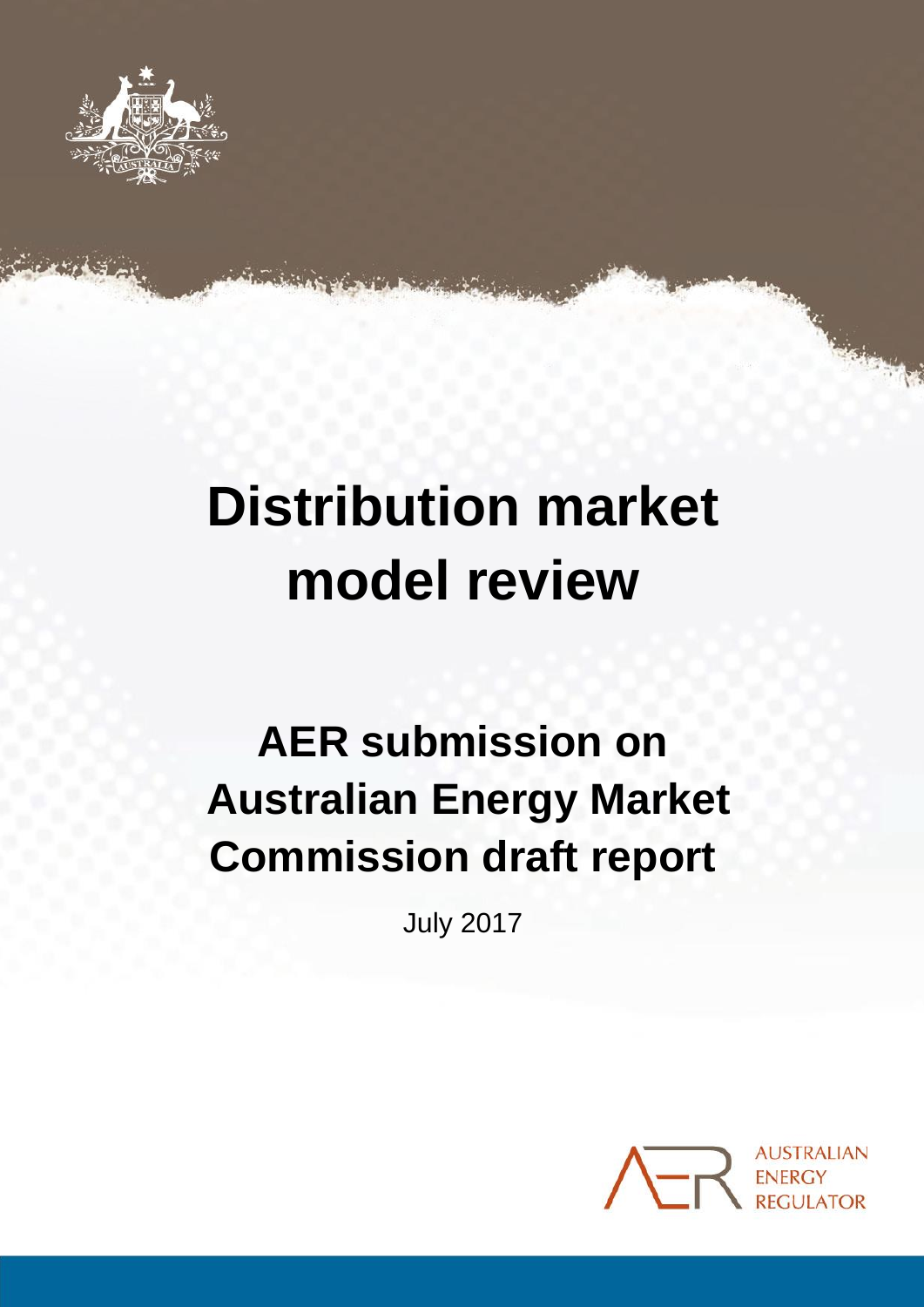© Commonwealth of Australia 2017

This work is copyright. In addition to any use permitted under the Copyright Act 1968, all material contained within this work is provided under a Creative Commons Attributions 3.0 Australia licence, with the exception of:

- the Commonwealth Coat of Arms
- the ACCC and AER logos
- any illustration, diagram, photograph or graphic over which the Australian Competition and Consumer Commission does not hold copyright, but which may be part of or contained within this publication. The details of the relevant licence conditions are available on the Creative Commons website, as is the full legal code for the CC BY 3.0 AU licence.

Requests and inquiries concerning reproduction and rights should be addressed to the Director, Corporate Communications, Australian Competition and Consumer Commission, GPO Box 4141, Canberra ACT 2601

or publishing.unit@accc.gov.au.

Inquiries about this publication should be addressed to:

Australian Energy Regulator GPO Box 520 Melbourne Vic 3001

Tel: 1300 585 165

Email: [AERInquiry@aer.gov.au](mailto:AERInquiry@aer.gov.au)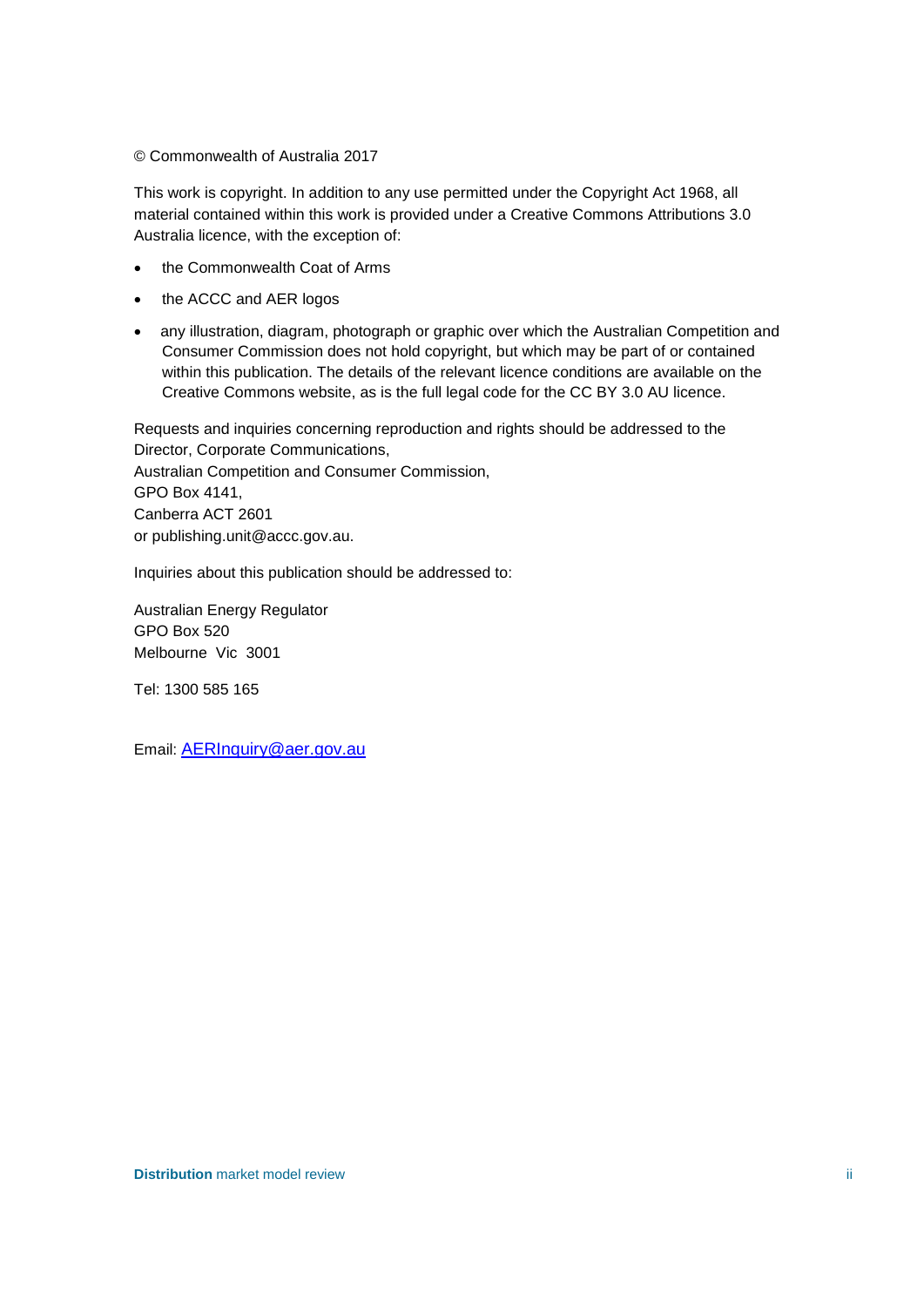## **Contents**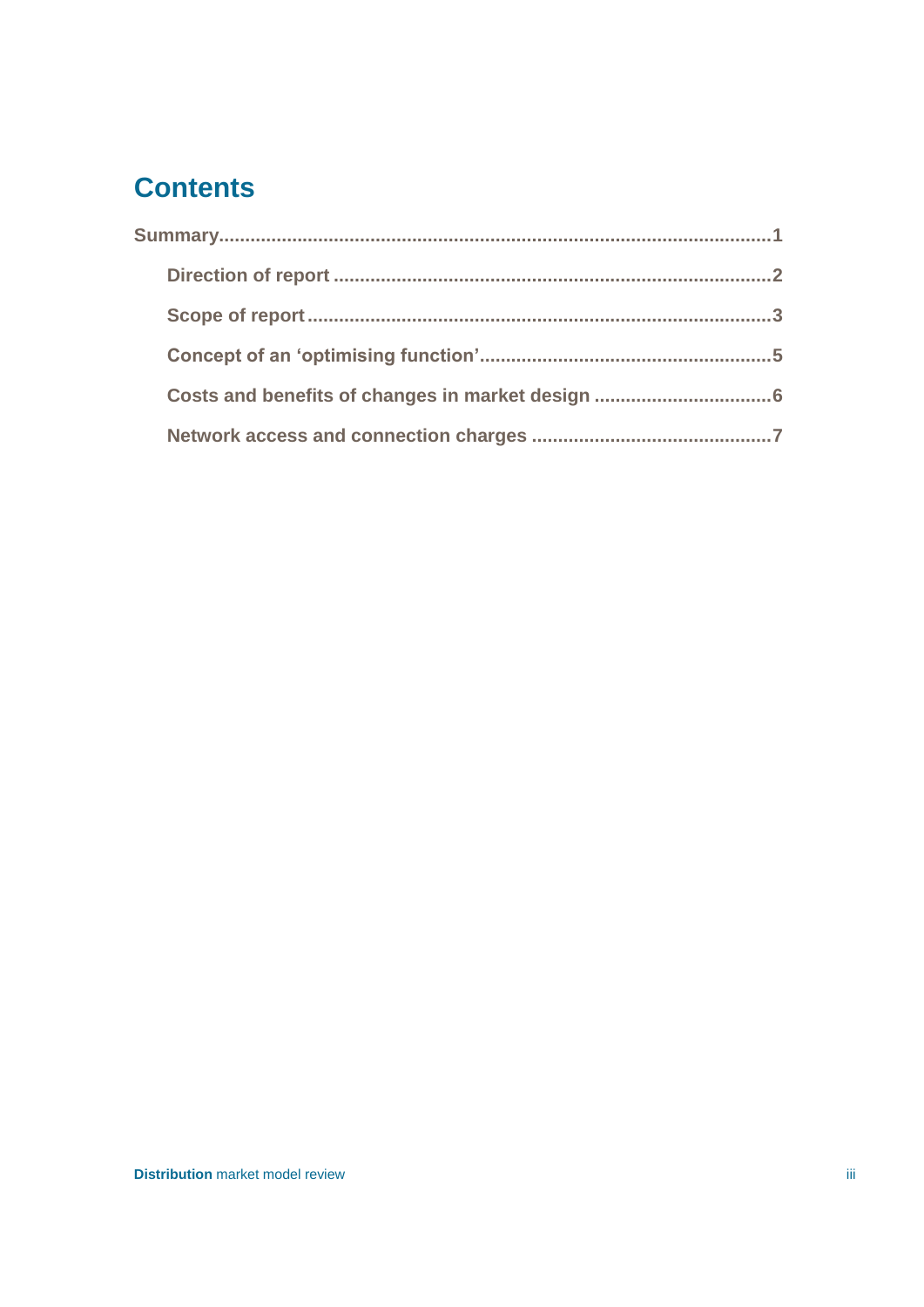## <span id="page-4-0"></span>**Summary**

The AER welcomes the opportunity to respond to the AEMC's draft report on the distribution market model.<sup>1</sup>

The AEMC's upfront observation about distributed resources is particularly apposite, that:

The uptake of rooftop solar photovoltaic systems, battery storage, electric vehicles and other technologies at the distribution level in Australia's electricity sector is having a significant impact on the way that consumers use electricity. Technological innovation is making the functions these devices perform smarter, cheaper and more accessible to a wider range of users. This change is greatly expanding the choices that consumers have to manage their energy needs and can potentially deliver significant efficiency benefits as well as improvements to the reliability and security of the provision of electricity services.

These 'distributed energy resources' are capable of providing a range of services to a number of different parties.<sup>2</sup>

The AEMC has published a forward-looking, strategic piece exploring how to ensure efficient investment in and operation of distributed energy resources in a world where these resources will become both more important and more ubiquitous.

This review should assist the AEMC in taking a broad ranging, and first principles based, perspective in reviewing future rule change requests from stakeholders, particularly where these may be more narrowly defined, or relate to particular aspects of distributed energy resources (DER) and the changing energy industry.

The draft report makes a number of points with which we can agree. In particular, the report appropriately emphasises the role of promoting the National Electricity Objective through:

- the importance of moving to better price signals, and
- the value of competition and structural separation over further regulation.

This report is therefore a valuable further marker to work that has been undertaken into a number of Power of Choice reforms, such as tariff reform, ring-fencing and demand management.

While we are in agreement with many of the issues raised and discussed in the report, and we note a number of these, this submission also takes the opportunity to highlight a number of areas where the AEMC might seek to clarify or consider further.

Also, while we agree with the fundamental role of better price signals to drive efficient investment and use of distributed energy resources, we note that the transition to fully cost reflective pricing is likely to be a long term objective. Accordingly, additional consideration could be given to what other measures, along with better price signals, are needed to incentivise efficient investment and use of DER in the short to medium term.

<sup>1</sup> AEMC, *Distribution market model—Draft report*, 6 June 2017.

<sup>2</sup> AEMC, *Distribution market model—Draft report*, 6 June 2017, p.i.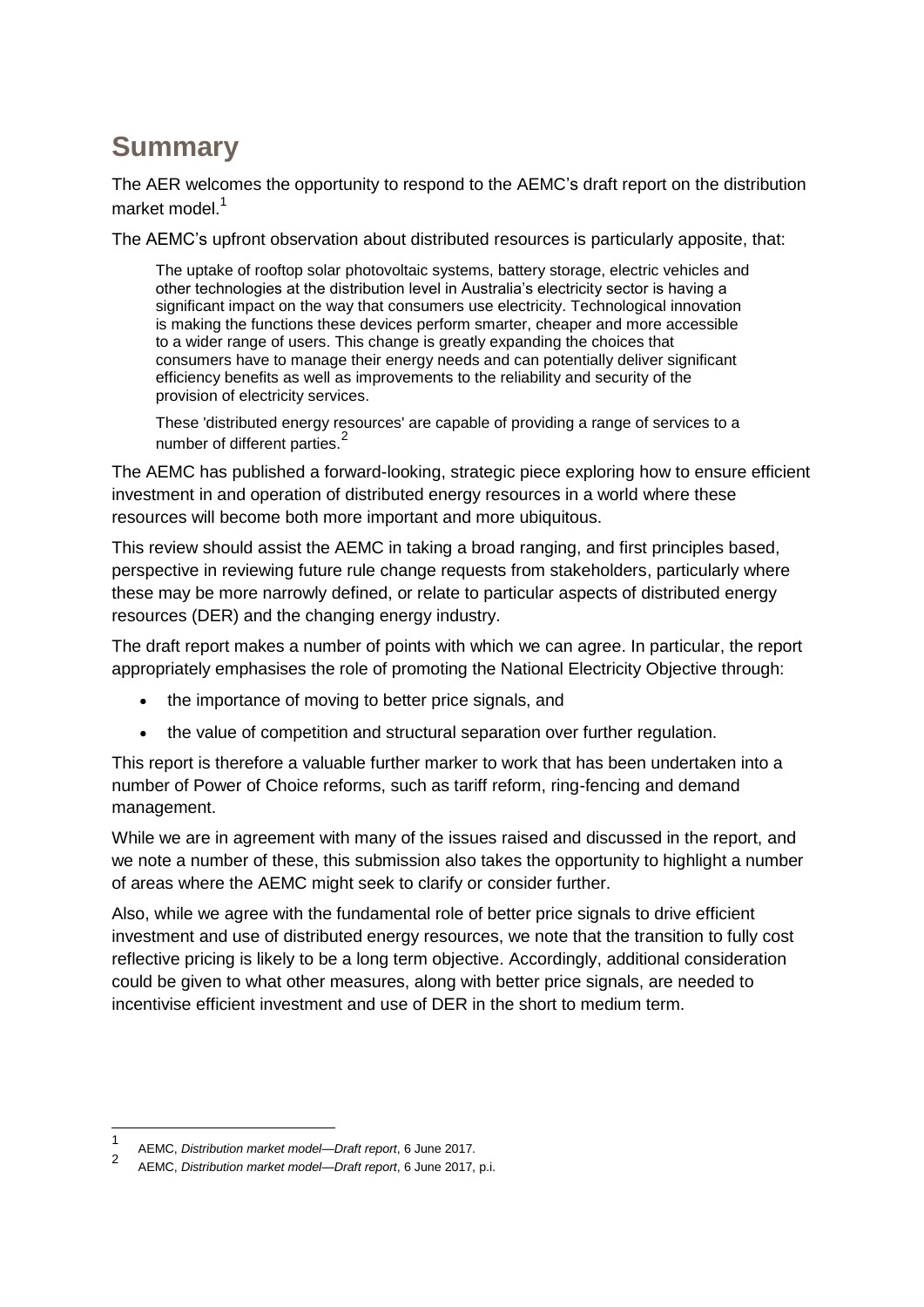## <span id="page-5-0"></span>**Direction of report**

We consider the draft report gets many things right. In particular, we agree with:

#### **The emphasis on the central role of dynamic price signals as the primary guide to the usage of and investment in distributed energy resources**

For example, we agree with the AEMC's statement that:

The Commission considers that the installation, connection, optimisation and control of distributed energy resources should, except for system security and safety reasons, be determined through market-based signals. This approach will [be] most likely to lead to efficient outcomes because it promotes consumer choice while providing a level playing field for market participants.<sup>3</sup>

We also agree with the AEMC's statement that "...cost-reflective price signals are an important precursor to efficient investment in and operation of the services provided by distributed energy resources".<sup>4</sup>

#### **The emphasis on structural separation and competition**

The report makes clear that distributors do not always have incentives which coincide with the long term interests of consumers, especially when it comes to competing in the provision of distributed energy resources. For example, the report discusses the incentives of distributors to engage in cross-subsidisation, to control the flow of information, or to engage in anti-competitive discrimination.<sup>5</sup> These are of course potential harms that the ring-fencing provisions are designed to address.

In addition, the paper consistently favours market-based or competition solutions rather than regulated solutions, such as "…regulation, however well designed, is likely to be a secondbest alternative to well-functioning markets."<sup>6</sup>

#### **The emphasis on technological neutrality**

The AEMC is also clear on the importance of technology neutrality. For example, we agree with the AEMC's statement that:

In a time of rapid technological change, it is particularly important to enable technology neutrality. Specifying arrangements for a particular technology in the regulatory framework may lock it in, whilst locking out evolving new technologies that might not even have been anticipated when the design was considered. This means that design should consider what is supplied rather than how it is supplied.<sup>7</sup>

#### **The emphasis on regulatory and market arrangements which are flexible and resilient in responding to an uncertain future**

<sup>3</sup> AEMC, *Distribution market model—Draft report*, 6 June 2017, p.63.

<sup>4</sup> AEMC, *Distribution market model—Draft report*, 6 June 2017, p.21.

<sup>5</sup> AEMC, *Distribution market model—Draft report*, 6 June 2017, p.21.

<sup>6</sup> AEMC, *Distribution market model—Draft report*, 6 June 2017, p.20.

<sup>7</sup> AEMC, *Distribution market model—Draft report*, 6 June 2017, p.26.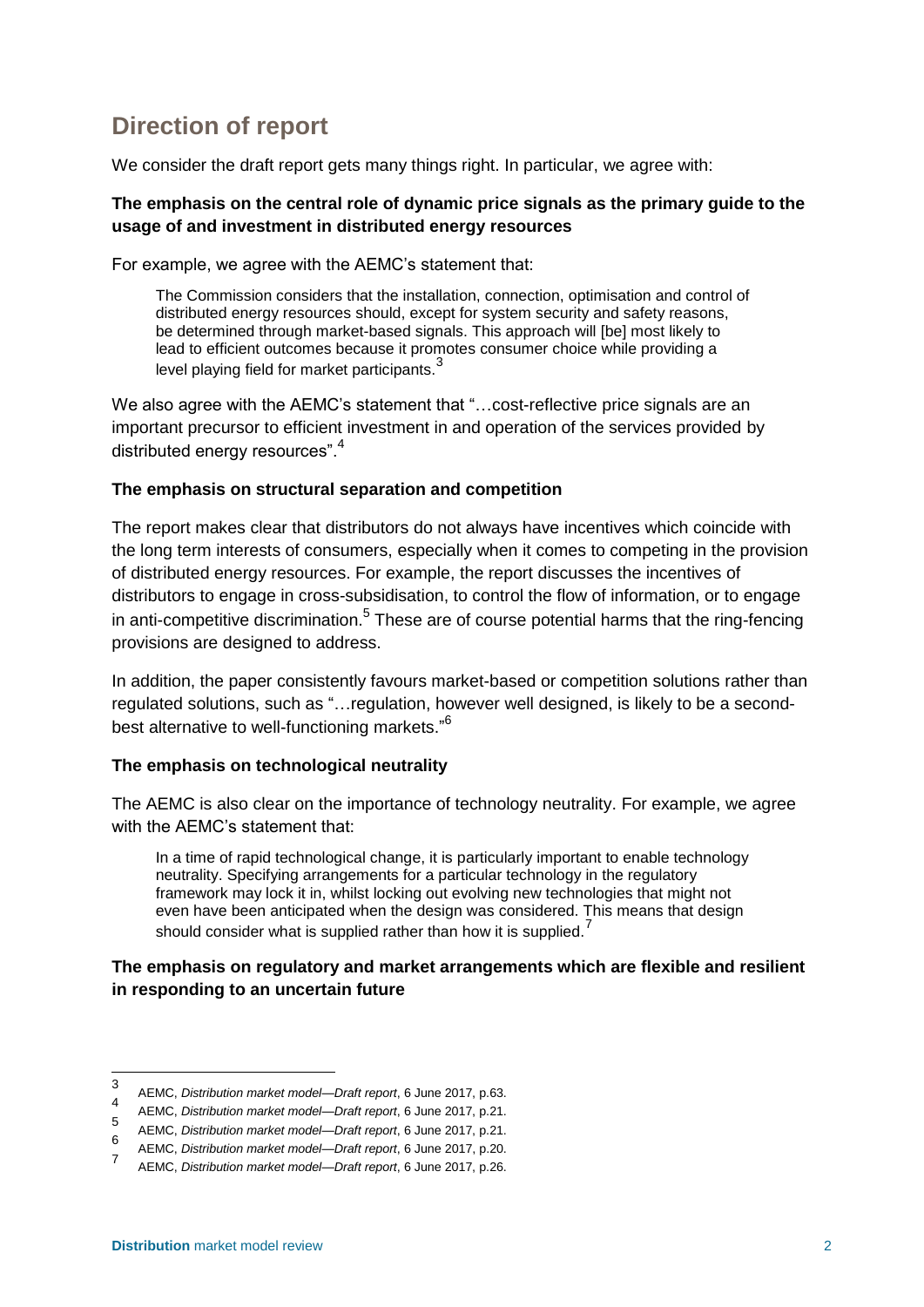As the AEMC emphasises "any regulatory and market arrangements should be flexible and resilient to whatever the future may bring".<sup>8</sup>

## <span id="page-6-0"></span>**Scope of report**

There are two matters which the AEMC has currently decided to exclude from the scope of the distribution market model review, which, we consider could benefit from being included within this review or within other AEMC processes. These are:

- standalone power systems and micro-grids, and
- "passive" distributed energy resources.

## **Standalone power systems and micro-grids**

In our submission on the AEMC's approach paper, we recommended that the AEMC broaden the scope of the distribution market model review to related retail and wholesale market issues and the regulation of standalone power systems.<sup>9</sup> We considered this broader scope would reflect the evolving nature of the sector, where the distinction between retail, distribution, transmission and generation are changing beyond their traditional boundaries and are likely to move further over the next decade.

In response, the AEMC stated in the draft report that:

- the review does cover the interactions between distributed energy resources and other markets (including wholesale and retail markets) but only to the extent that distribution energy resources can participate in, and affect, those markets,<sup>10</sup> and
- consideration of standalone power systems and micro-grids is outside the scope of this review because those matters are being separately considered in the rule change proposal submitted by Western Power.<sup>11</sup>

We note that relevant interactions with other parts of the supply chain will be taken into account and this is welcome. However, in relation to stand-alone systems, it is not clear to what extent the Western Power rule change will afford the opportunity to look at these issues comprehensively.

A major benefit of the distribution market model review is that, of those matters that the AEMC has decided are within scope, the AEMC is looking at those matters from a broad ranging and first-principles based perspective.

On the other hand, Western Power's proposed rule change appears to be more narrowly focussed. The focus appears to be on Western Power's desire of being able to disconnect fringe of grid customers who would then be served through alternative technology within stand-alone systems, but regulated as virtual extensions of its own network.

<sup>8</sup> AEMC, *Distribution market model—Draft report*, 6 June 2017, p.29. 9

AER, *Submission on AEMC distribution market model approach paper*, 20 December 2016, p.1. <sup>10</sup> AEMC, *Distribution market model—Draft report*, 6 June 2017, p.6.

<sup>11</sup> AEMC, *Distribution market model—Draft report*, 6 June 2017, p.8.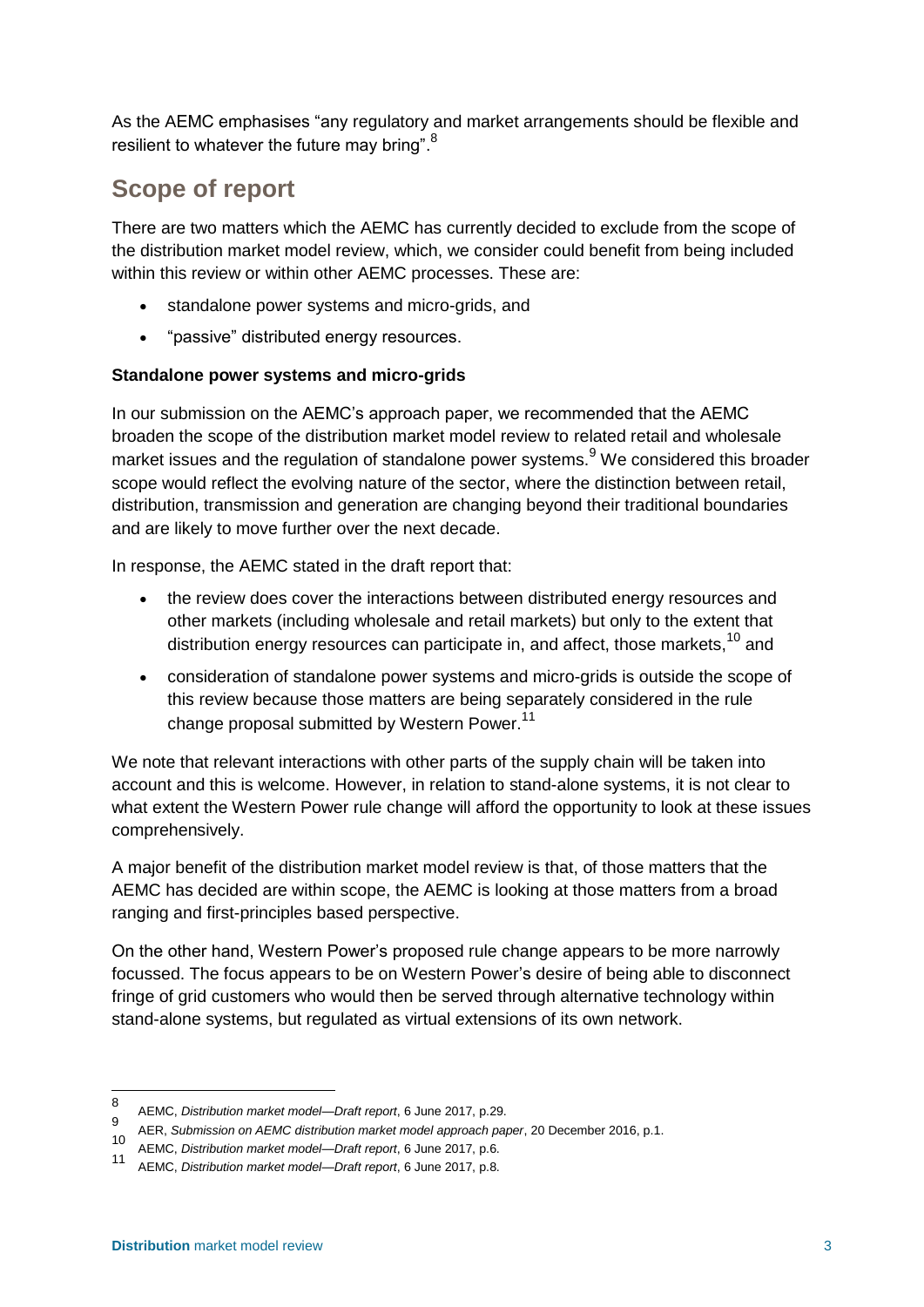The AEMC has published a consultation paper on Western Power's proposal.<sup>12</sup> The list of questions the AEMC is seeking stakeholder feedback on appears reasonably broad. Accordingly, it may be that the AEMC is intending to undertake a wide ranging consideration of regulatory and market issues associated with standalone power systems and micro-grids through the Western Power rule change process. We certainly encourage the AEMC to do so.

However, we also understand that, under the National Electricity Law (NEL), the AEMC can be restricted on the extent to which it can broaden its considerations beyond the scope of the matters initially raised by the rule proponent. If the AEMC forms the view that it is constrained in that way, then we encourage the AEMC to expand the scope of its distribution market model review to provide the same broad ranging and first-principles based perspective on standalone power systems and micro-grids as the AEMC has given to other regulatory and market design issues associated with distributed energy resources.

#### **Definition of distributed energy resources**

In regards to the definition of distributed energy resources, the AEMC proposed not including 'passive' energy equipment such as passive solar PV on the grounds that it is 'unable to respond to external signals' so "the ability of a 'market model' to address the issues it raises is limited".<sup>13</sup> The AEMC noted that such devices may become smart over time and then would fall within the definition.

We consider there would be benefit in including both smart and passive energy equipment within the AEMC's definition of distributed energy resources, thereby expanding the scope of the review to consider issues associated with both.

Even if passive equipment (such as solar PV) is unable to respond to price signals in the short term (the operational time frame) there is no doubt that customers investing in solar PV will respond to price signals when making the investment decision. For example, customers responding to price signals may choose whether or not to invest in solar PV at all, what capacity to invest in, and whether to orient their solar panels towards the north (to maximise solar PV generation) or towards the west (to reduce the costs associated with evening peak prices, such as if they are on a time-of-use or demand based tariff). As we understand it, the AEMC's review is concerned with both efficient usage of and investment in distributed energy resources. Even if passive devices cannot respond to price signals when making usage decisions, customers can still respond when making investment decisions relating to passive devices.

Furthermore, passive devices may have a substantial impact on the local supply/demand balance and therefore knowledge of these devices is essential for forecasting local supply/demand and flows on the local network. The exclusion of passive equipment from the definition may make such forecasting infeasible.

<span id="page-7-0"></span><sup>12</sup> AEMC, *National Electricity Amendment (Alternatives to grid-supplied network services) Rule 2017—Consultation paper*,

<sup>14</sup> June 2017, p.4. <sup>13</sup> AEMC, *Distribution market model—Draft report*, 6 June 2017, p.4.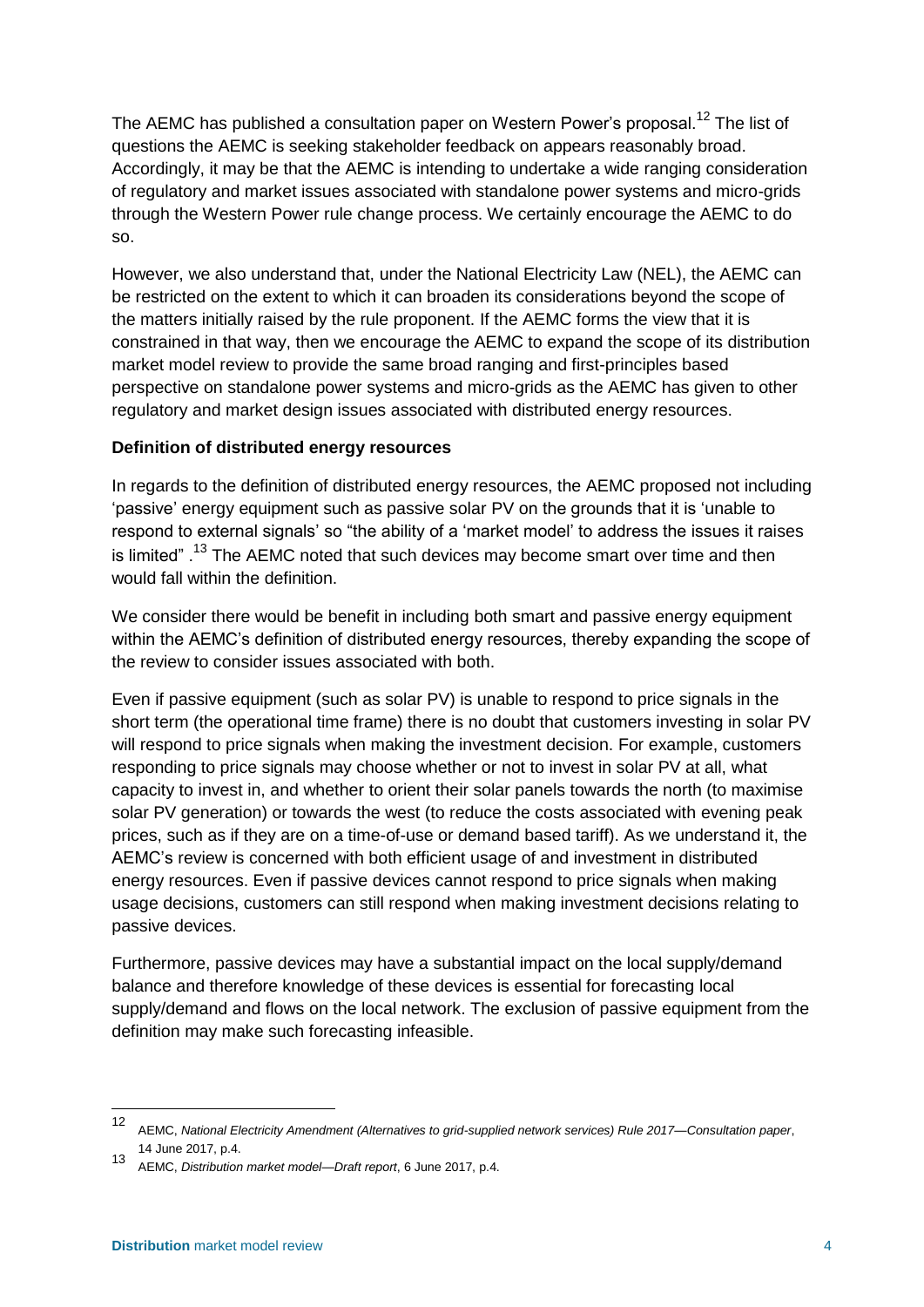## **Concept of an 'optimising function'**

The draft report makes repeated reference to the concept of an 'optimising function'. The AEMC defines this function as follows:

The function of responding to signals that inform how to invest in or operate a distributed energy resource in a way that delivers the most value at a particular point in time.  $14$ 

We understand this to mean the activity of responding to price signals—whether this is carried out by the end-customer, or the retailer acting on behalf of the customer, or by some other third-party. The draft report states:

This function could be carried out by multiple parties, by market participants (e.g. consumers themselves) or consumers' energy service providers responding to price signals on their behalf.<sup>15</sup>

The concept of an "optimising function" is given some prominence in the draft report (appearing 14 times). The AEMC also stated that this optimising function may need to be "created" and is an "important precursor" to the next stages in the market.<sup>16</sup>

It is widely accepted that participants in a market economy respond to economic incentives including price signals. This leads to outcomes which are economically efficient and therefore optimal (subject to any constraints that may exist). However, whether such a process needs to be separately described as an 'optimising function' is not clear.

It might be possible to optimise (or at least promote) efficient investment in, and efficient usage of, distributed energy resources through anything ranging from:

- Continued improvement of existing regulatory and market arrangements—such as more cost reflective distribution network tariffs and feed-in tariffs, refinements in the design of the demand management incentive scheme and innovation allowance, and more thorough distribution regulatory investment test (RIT-D) assessments and compliance, to
- Significant changes to regulatory and market arrangements—such as the establishment of an independent distribution market operator and 'distribution market' (like the wholesale spot price market at the transmission level) which would operate a central dispatch process for distribution energy resources through a merit order process subject to network constraints.

It is not quite clear to us, on a practical level, what the AEMC has in mind by an "optimising function" and what form this would take, who would carry out this function, or how the policy decision over these matters would be decided and when.

We recommend, in its final report, that the AEMC clarify what is meant by an 'optimising function', to give a more practical and less abstract consideration to these matters.

<sup>14</sup> AEMC, *Distribution market model—Draft report*, 6 June 2017, p.5.

<sup>15</sup> AEMC, *Distribution market model—Draft report*, 6 June 2017, p.5.

<sup>16</sup> AEMC, *Distribution market model—Draft report*, 6 June 2017, p.33.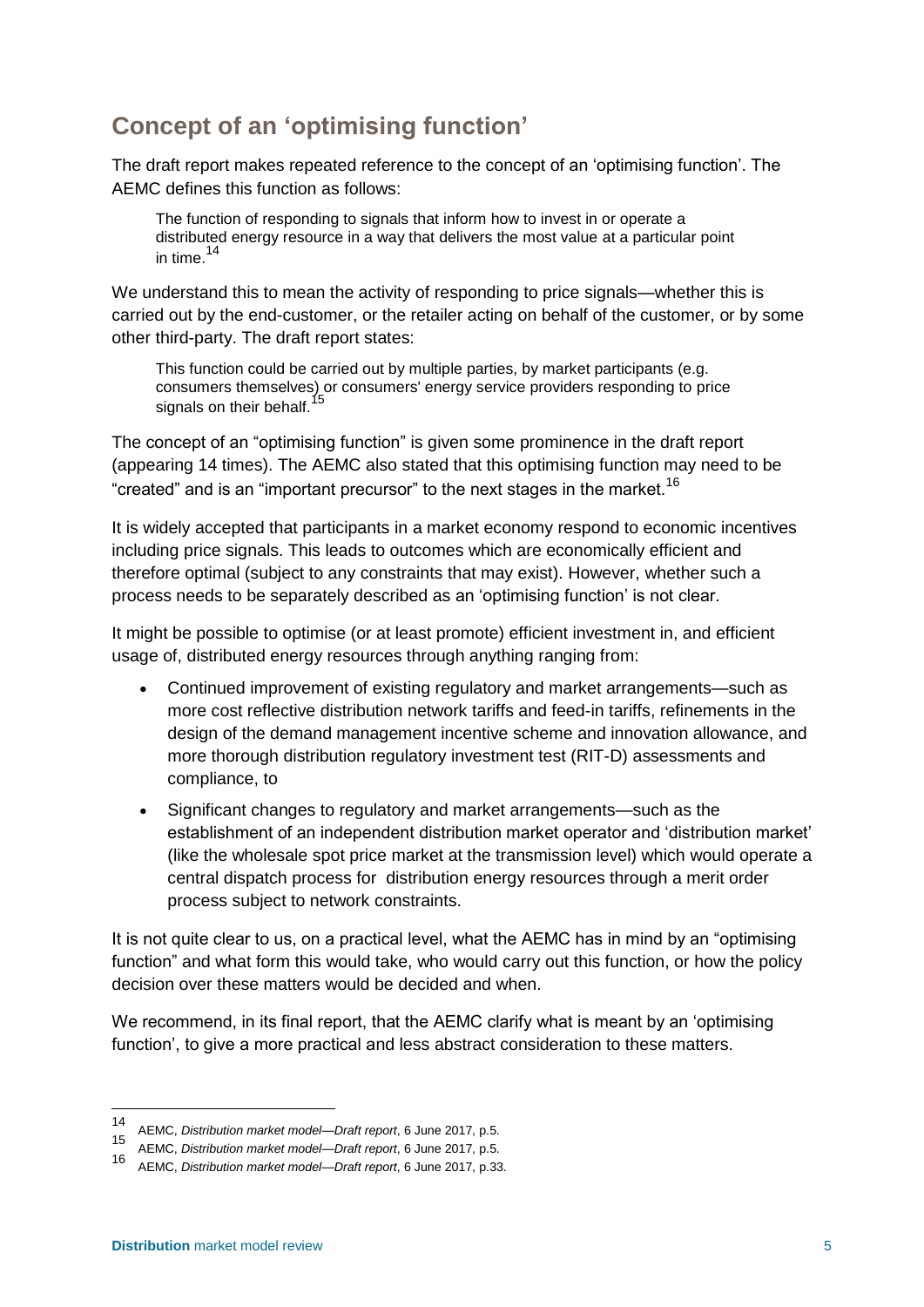We also note that any changes to regulatory and market design arrangements should be subject to a careful cost-benefit analysis. We elaborate on this last point in the next section.

## <span id="page-9-0"></span>**Costs and benefits of changes in market design**

The AEMC noted that distributed energy resources can provide a range of services to a number of different parties. The AEMC also correctly notes that not all of these services can be provided simultaneously, and so sometimes trade-offs must be made. We consider the AEMC has accurately identified the range of possible services. This is represented in a diagram in the draft report, which we reproduce below.

The AEMC further stated:

Currently, consumers might be able to benefit from one or two of the revenue streams that distributed energy resources can provide. However, in the AEMC's view, consumers (or their chosen energy service providers) should be able to access *all* possible revenue streams, if they choose. More generally, there is a need to facilitate cooperation between various parts of the supply chain to maximise the value of the multiple services than can be provided by distributed energy resources.<sup>17</sup> [emphasis added]

We support this statement as a high level objective. However, it is also the case that the specific value that can be derived by consumers from the various revenue streams will likely vary depending on the relevant demand-supply conditions for each service. This also means that any regulatory or market design changes needed for customers to access all possible revenue streams should be assessed in terms of their respective costs and benefits; that the costs associated with those changes are outweighed by the potential benefits the regulatory or market design change can bring.

Whilst it is difficult to predict what the DER value streams may be in the future, when it comes time to practically assess any particular regulatory or market design change, it will also be necessary to form some view on what these may be or their likely trends over time.

<sup>17</sup> AEMC, *Distribution market model—Draft report*, 6 June 2017, p.i.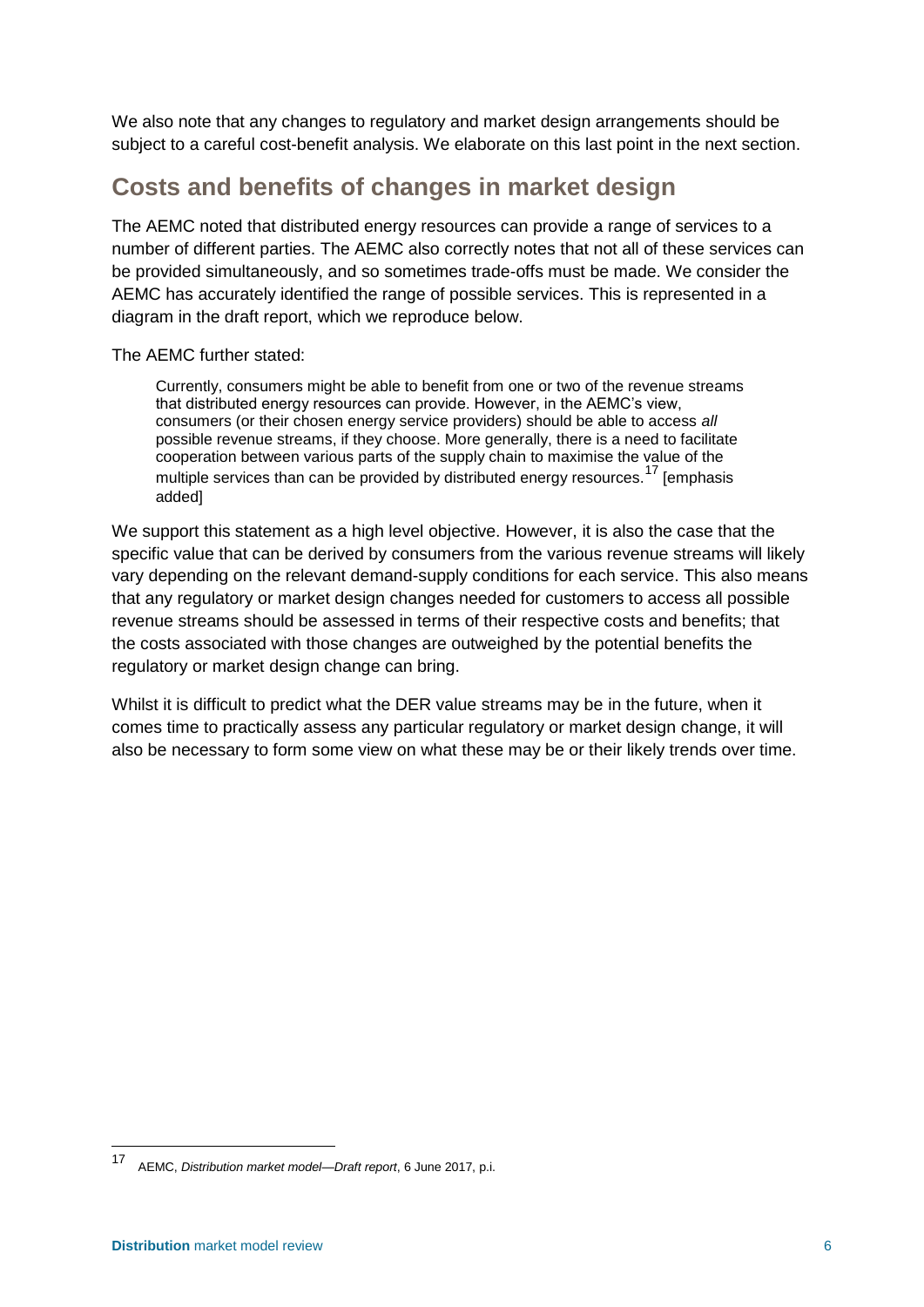

## **Figure 1 AEMC diagram on the multiple value streams of DER**

Source: AEMC

The diagram above is the list of services or value streams that the AEMC considers distributed energy services could provide.<sup>18</sup> This list of services is an important reminder of the breadth of the services that distributed energy resources can provide—particularly if located within the consumer's residence. If any regulatory or market design changes are necessary in order for consumers to access those services, we consider the focus should be on those changes which are likely to create the most value.

## <span id="page-10-0"></span>**Network access and connection charges**

In the draft report, the AEMC has raised a number of interesting observations and questions around the related issues of network access and connection charges. We support continued review of both of these areas to test whether current regulatory arrangements remain appropriate and fit-for-purpose in light of continued uptake of distributed energy resources.

#### **Network access**

-

The AEMC noted that transmission and distribution networks in the NEM operate under an open access regime in which parties have a right to negotiate a connection to the

<sup>18</sup> AEMC, *Distribution market model—Draft report*, 6 June 2017, p.17.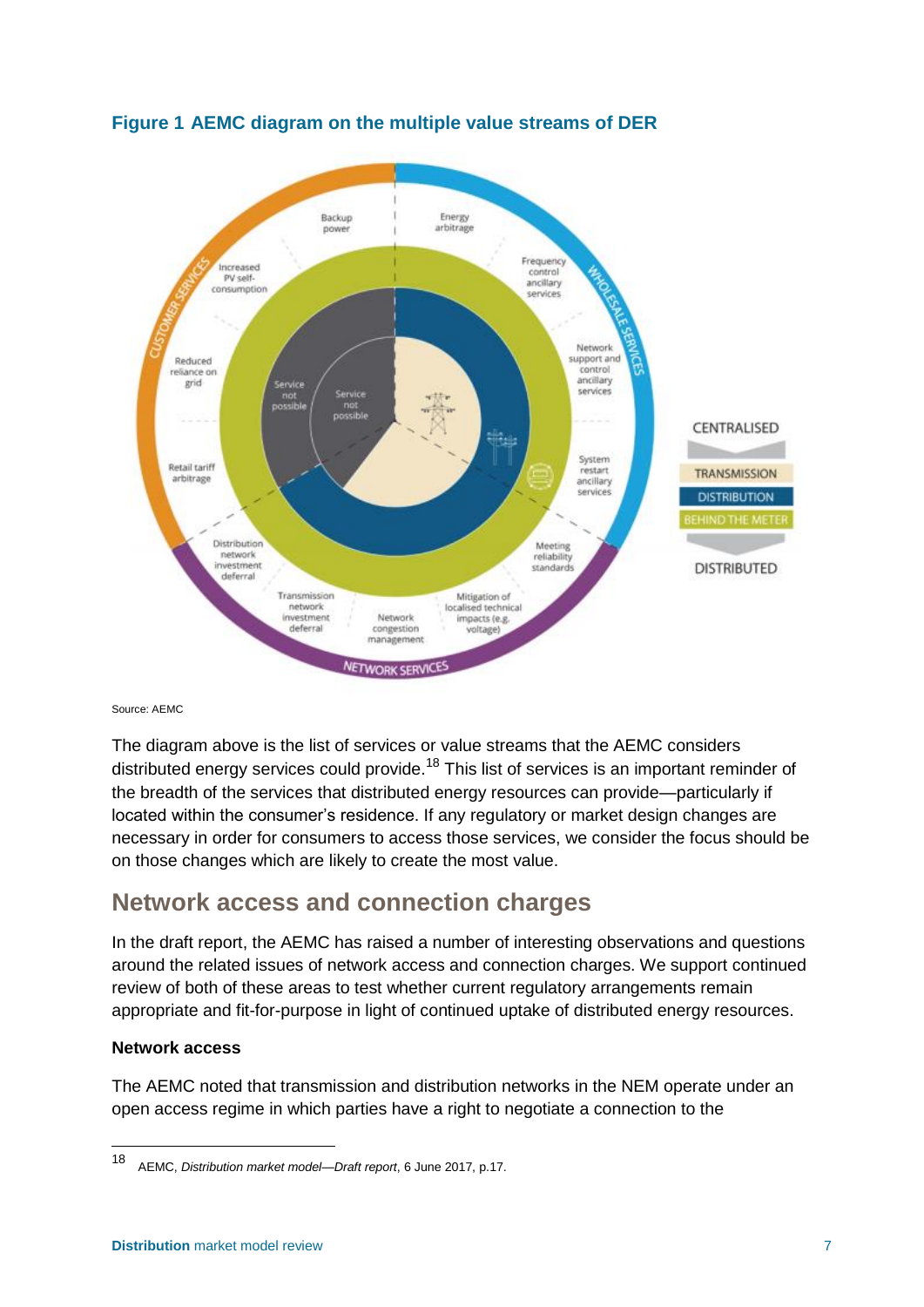transmission network, but there is no firm access. Rather, scheduled generators earn revenue by being dispatched.

However, the AEMC correctly observed, in our view, that this open access regime is "confused" by rules 5.4A (which applies to transmission networks) and rule 5.5 (which applies to distribution networks).<sup>19</sup> The AEMC summarised rule 5.4A as:

This clause described an ability for generators to negotiate a form of firm financial access with the TNSP and seek compensation from the TNSP in the event that it is constrained on or off, in return for an access charge.<sup>20</sup>

The AEMC also concluded that the particular design of rule 5.4A was "unworkable" and had not been applied successfully to date.<sup>21</sup> The AEMC recently made a rule determination to delete rule 5.4A, as part of the rule change proposal on transmission connection and planning arrangements.

In this context, the AEMC has now asked whether stakeholders consider that an open access regime will continue to be appropriate at the distribution level in an environment of increasing uptake of distributed energy resources.

We have no strong view at this stage on this question, and we support the AEMC continuing to review the resilience and effectiveness of the current access regime at the distribution level, in light of increased penetration of distributed energy resources. However, we make the following points in relation to rule 5.5, which we consider should be deleted regardless of the nature of the access regime:

- If it is decided that an open access regime should continue at the distribution level then rule 5.5 should be deleted, because rule 5.5 is not consistent with the notion of an open access regime. We agree with the AEMC's observation that the current open access regime is "confused" by rule 5.5.
- If it is decided that some form of firm access regime should be introduced at the distribution level—then rule 5.5 should be deleted, at any rate, and be replaced with some other provision. We agree with the AEMC's observation that the design of the transmission equivalent provision (rule 5.4A) was "unworkable". For the same reasons, we consider the distribution provision (rule 5.5) is unworkable and would not be an effective means to promote some form of firm access regime.

By way of background, clause 5.5(f)(4)(ii) of the NER is traceable to an original provision of the National Electricity Code. The incorporation of compensation provisions for a constrained on (or off) generator was discussed in the ACCC's determination to originally authorise the Code. It was determined that any compensation payable to that generator must be managed by the local network service provider. Clause 5.5(f)(4) provided a mechanism for a network service provider to place this liability with another connected generator, but only if the other generator agreed to pay compensation. To the best of our knowledge, the provision has never been applied. Further, we do not believe it would work in practice in today's

<sup>19</sup> <sup>19</sup> AEMC, *Distribution market model—Draft report*, 6 June 2017, p.55.

<sup>20</sup> AEMC, *Distribution market model—Draft report*, 6 June 2017, p.55.

<sup>21</sup> AEMC, *Distribution market model—Draft report*, 6 June 2017, p.55.